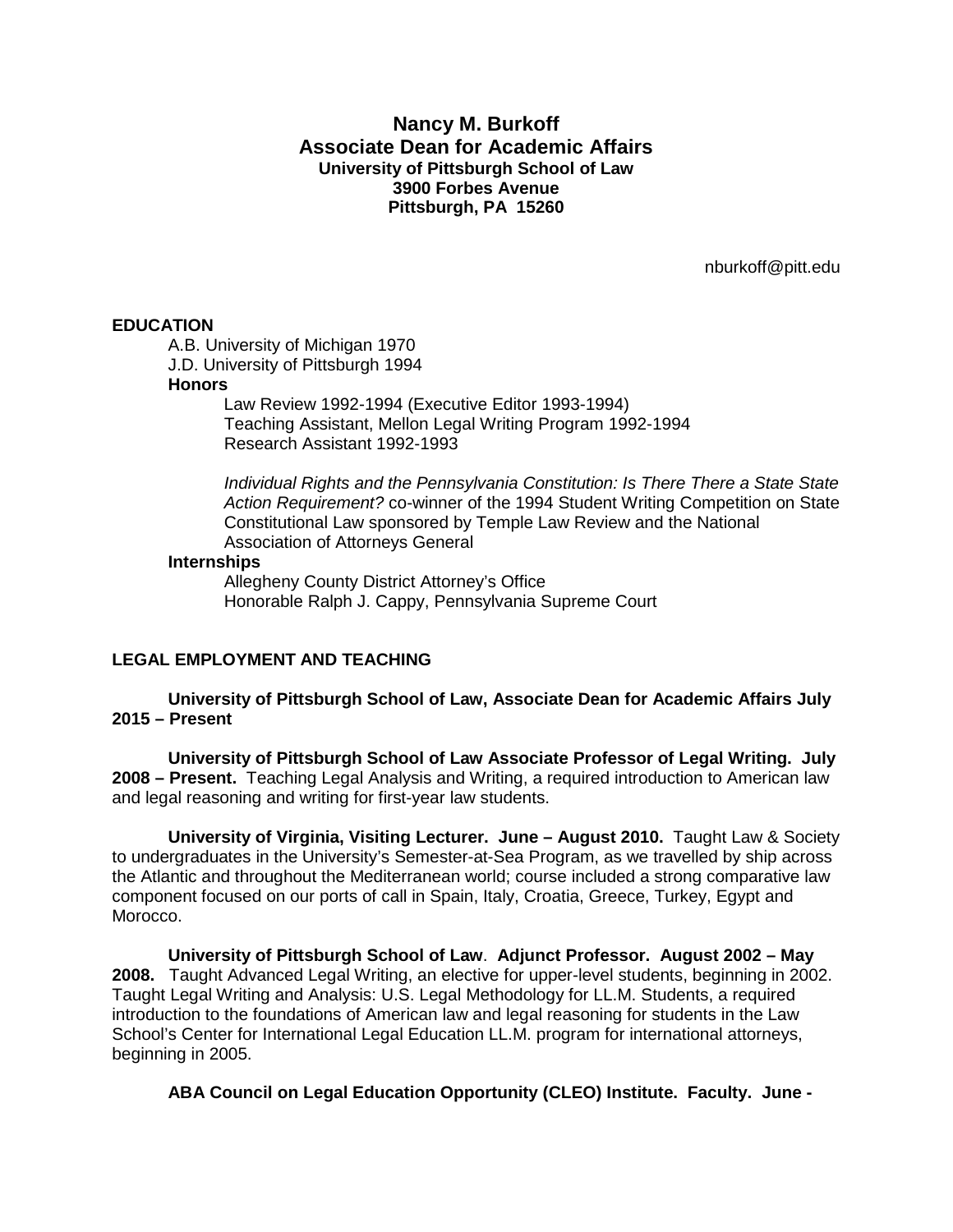**July 2002.** Taught introduction to American law and legal analysis to pre-law students, in a summer program designed to increase diversity in the legal profession.

**Career Law Clerk to the Honorable Maurice B. Cohill, Jr., United States District Court for the Western District of Pennsylvania. September 1994 – June 2008.** Senior Law Clerk. Drafted opinions, bench memoranda and United States Court of Appeals decisions in the Third and Eleventh Circuits (Judge Cohill sitting by designation). Assigned cases and monitored the caseload. Supervised student interns, and assigned, critiqued, and edited their written work.

## **PUBLICATIONS**

## **Books**

EXAM PRO: CRIMINAL LAW (West 2012) (with John Burkoff).

INEFFECTIVE ASSISTANCE OF COUNSEL (West 1993) (with John Burkoff) (updated annually).

LEGAL WRITING: A CONTEMPORARY APPROACH (with Teresa Kissane Brostoff and Ann Sinsheimer) (West Interactive Case Book Series 2014).

#### **Book Chapters**

*State Action and the Declaration of Rights, in* THE PENNSYLVANIA CONSTITUTION: A TREATISE ON RIGHTS AND LIBERTIES (Ken Gormley ed., Bisel 2002, updated 2009).

*Subject Matter Jurisdiction, in* THIRD CIRCUIT PRETRIAL FEDERAL PRACTICE GUIDE (coauthor) (Lawyers Cooperative Publishing 1996).

## **Articles**

*Comparative Civil Law & Common Law Analysis: An Introductory Framework*, 83-84 Bahçesehir Üniversitesi Hukuk Fakültesi Kazanci 132 (August 2011).

*Ineffective Assistance of Counsel Based on Counsel's Alleged Fourth Amendment Failures*, 30 *Search & Seizure Law Report* 41 (June 2003) (with John Burkoff).

*The Framers, Indoor Plumbing, and the Fourth Amendment:* Wilson v. Arkansas. 23 *Search & Seizure Law Report* 73 (Oct. 1996).

*Individual Rights and the Pennsylvania Constitution: Is There There a State State Action Requirement?* 67 TEMPLE L. REV. 1051 (1994).

*Rehnquist's Revenge:* United States v. Alvarez-Machain. *20 Search & Seizure Law Report* 129 (June 1993).